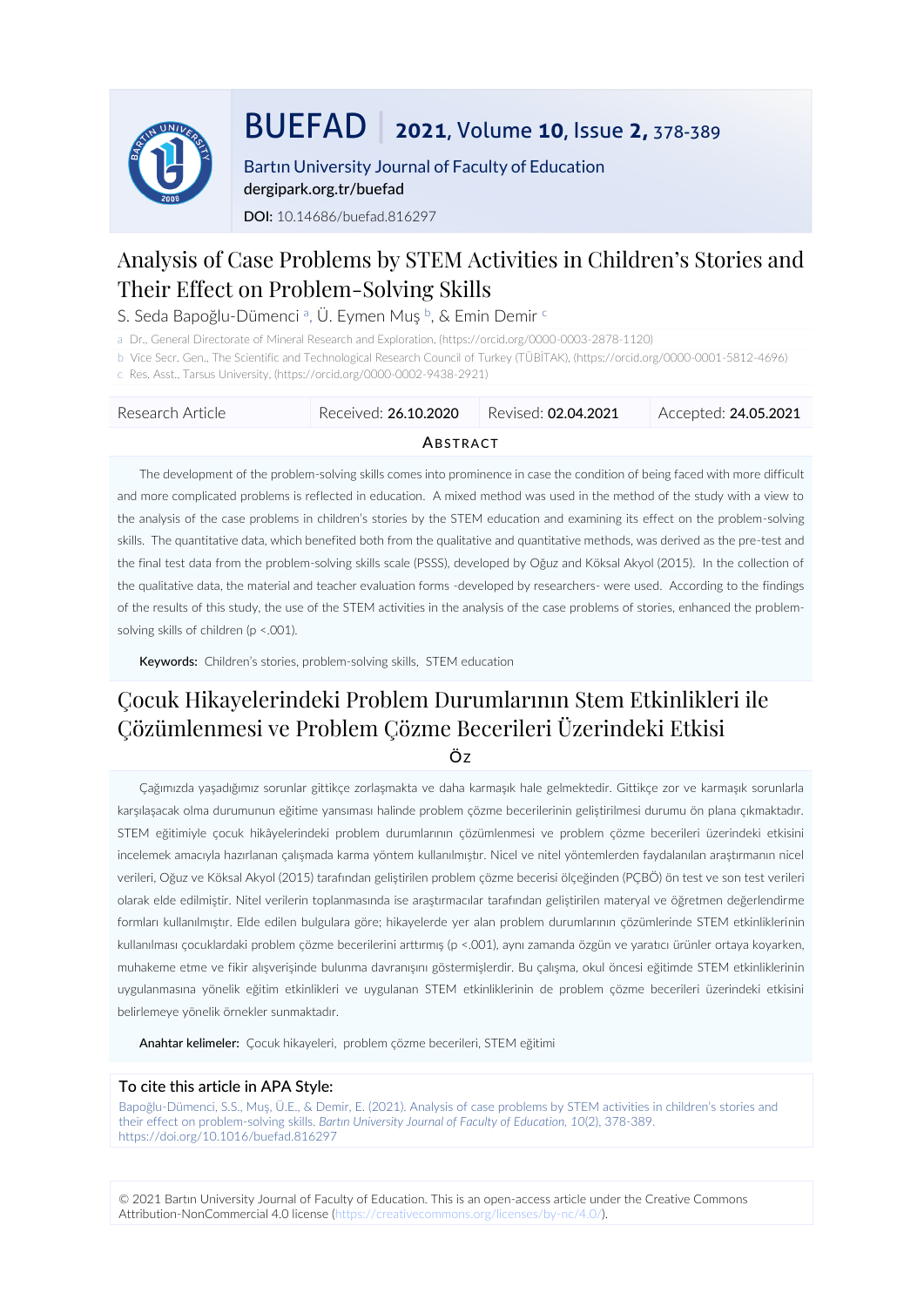# 1 | INTRODUCTION

#### PROBLEM-SOLVING SKILL

The problem-solving skill is a behavior and a process used in various strategies and cases. When the history of problem-solving is taken into account, Polya (1945) characterizes it as defining a problem, planning, and looking behind; Mayer (1977) states that problems involve goals and obstacles, and identifies them as the solving skills to overcome to reach the necessary condition after the present condition, whereas Bourne, Dominowski & Loftus (1979) frame it as a three-stage process comprised of preparation, production, and evaluation. According to Siegler's (1996) overlapping waves theory, it is defined as the strategy which obtains positive feedback in cases of encountering problems.

Children generally learn new problem-solving strategies by observing problem-solving examples of other people. There are differences between the children who learn strategies by observation and the children who learn the strategy by explanation. When explanations are given, it becomes easy for children to apply the learned strategies (Crowley & Siegler, 1999). To actualize that case, children have to acknowledge the process of problem-solving and they have to interpret the existing information. It has been shown that children's problem-solving skill, which is effective in different fields, is very variable (Siegler, 1996). It has been discussed that the investigation of children's variability could lead to significant explorations from the standpoint of clarifying the potential sources of change in different education environments (Siegler, 2002; Siegler & Araya, 2005). Different methods could be made use of for the application of the strategies used for solving present problem cases.

One of the strategies used in children's problem-solving skills is verbal skills to question the process. In this strategy, which is considered as a sort of reporting, children should recognize the alterations with their problem-solving skills, they should evaluate the situation, and they should have verbal reasoning (Ericsson & Simon, 1984, 1993: Farrington-Flint et al., 2009). Instead of solving familiar problems with repetition during retesting, they can use the recall of existing solutions from memory (Farrington-Flint et al., 2008). Another strategy in problem-solving skills might be categorization, it is found that problem solvers who are experts in the field of algebra can categorize with a strong internal control formula (Hinsley et al., 1977). In addition to that, they have the skill to transfer the present strategy in case of a similar problem they encounter; yet, when the constant transfer of those skills is taken into consideration, the necessity of how their problem-solving skills can be developed becomes more of an issue (Mayer, 1998).

The most obvious means to develop the performance of problem-solving is perhaps teaching basic skills. While teaching these basic skills, the problem-solving skills could be developed with the learning programs such as Bloom's (1976) taxonomy of "educational objectives" (Mayer, 1998). The Problem-Solving Model is defined as the identification and relational explanation of a problem by Popper (1972). Şahin (1998) addresses the stages of problem-solving as the comprehension of the problem, the collection of previously acknowledged information and data, the presentation of probable solutions and hypotheses, the evaluation of probable solutions, the trial, and the examination of probable solutions including their outcome. One of the models based on problem-solving skills is the developmental/ecological/problemsolving model (DEP). This model is eclectically formed, and it investigates school, family, and the needs of the school with a systematic diagram in its orbit, and it presents an education model with a basis of field (Simon et al., 2014).

#### PROBLEM-SOLVING SKILL IN PRESCHOOL EDUCATION

In the period of preschool education, which is the first stage of education, it is a significant step to use problem-solving skills. In order for those skills to develop, environments, in which developmental homework and learning by doing and experiencing, should be allowed. Children also use their cognitive skills when exploring the strategies, they have developed against the problems they encounter (Berk,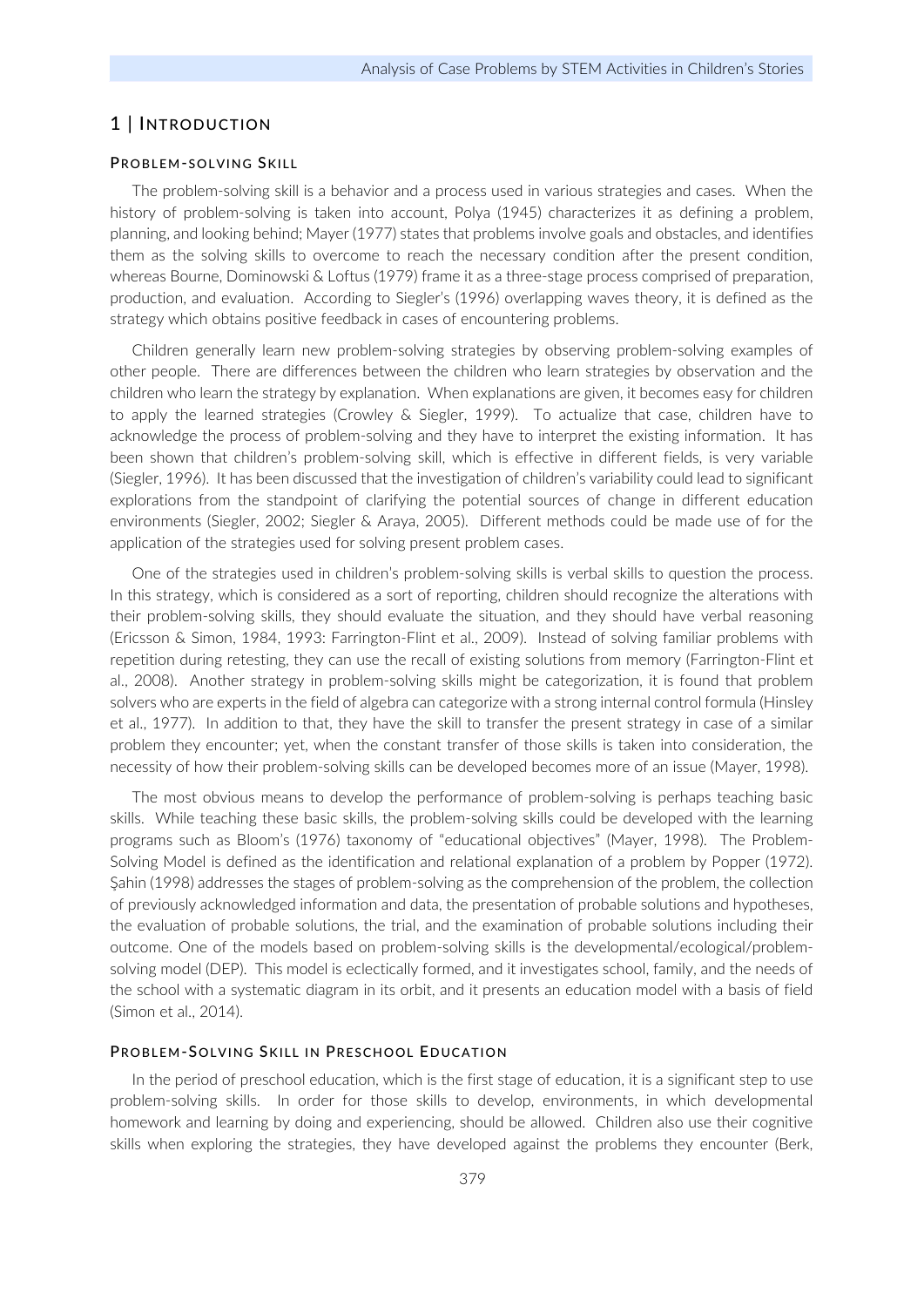#### Bapoğlu Dümenci, Muş & Demir, 2021

2009). Children can try many ways to solve the problems they encounter in daily life, e.g., trial and making mistakes, retrying or reusing the strategies they have developed against the problems they have encountered previously (Siegler, 1995). Starting at an early age, children try to solve problems they encounter in games, life skills, and in many areas in daily life (Aydoğan & Ömeroğlu, 2004). Being a systematic education for developing problem-solving abilities, preschool education helps them develop their abilities such as analysis, synthesis, multi-oriented thinking (Zembat & Unutkan, 2005).

The problem-solving skill makes the child improve himself and provides the opportunity for him to think creatively, develop various points of views, and support expressive language skills. As of early age, problem-solving skills should be allowed for gains up to such an important degree (Oğuz & Köksal Akyol, 2012). Beginning from school starting age, the skills and various evaluation scales of children are investigated in England. One of these skills is the problem-solving skill (Snowling, Hulme, Bailey, Stotdhard & Lindsay, 2011). The problem-solving skill is connected to three components consisting of skill, cognitive ability, and desire. Each component is connected and related to the other. The problem-solving skill should be encouraged by education and children should be ensured to command their cognitive skills (Mayer, 1998). Especially, children's problem-solving skills could be developed through rich stimuli, science and nature activities, and in environments where they are assured that they can test and express their ideas through experiments (Güven, 2004). When the preschool education program of the Ministry of Education – relating to the indicators, explanations, and gains with cognitive development – is taken into account, the statements stating 'problem-solving for problem cases' and the statements stating 'solving problems with each other' are given a place. In addition to that, the statement, stating the necessity of the development of the problem-solving skill in the preschool education environment and learning centers, is also given a place (Ministry of National Education, 2013).

#### STEM AND PROBLEM-SOLVING SKILL

STEM education, as an often and lately debated approach of education, has emerged as a result of the harmonious combination of science, technology, engineering, and mathematics with the education curriculum, among all progressing education levels, starting from the preschool period. STEM education is aimed at children's learning through exploring research, learning, and experiences of problem-solving with interdisciplinary techniques. The STEM education is seen as an important tool for leadership in the economic development and scientific field (Lacey & Wright, 2009) for improving children's thinking skills (Minstrell & Van Zee, 2000), project-based learning (Starkman, 2007), and the problem-solving skills (Morrison, 2006). The STEM activities, which have been used for children to gain those skills up to such an important degree, could pave the way for fast development in many areas, as a result of being used in the preschool education period – the period when the essential building blocks of the mind are formed (Balat & Günşen, 2017).

With the development of technology, innovations are also needed for the education system. Industry 4.0, which will fulfill the needs for the industrial revolution, and the collaboration, communication, creativity, and the development of critical thinking skills – identified as 4C among the required high-level thinking skills of individuals – are closely related to STEM education (Akgündüz et al., 2005). Children are required to interpret, relate, question, and find a solution to use their scientific information for the solution of problem cases (Goossen, 2002).

One of the main problems of STEM education, which is one of the methods of interdisciplinary learning in all of the processes starting from preschool education – the first stage of education – up to higher education, is the integration of the teaching program (Uğraş, 2017). Unfortunately, it has been known that STEM education is not grasped very well by educators, and even those who see it of vital importance, fail to demonstrate a clear vision of it (Brown et al., 2011). Teachers could have concerns for the reason that the STEM education embodies four disciplines with its performance, and regarding the skill of gathering as a result of those disicplines' interrelation (Williams, 2011). The training which will strengthen the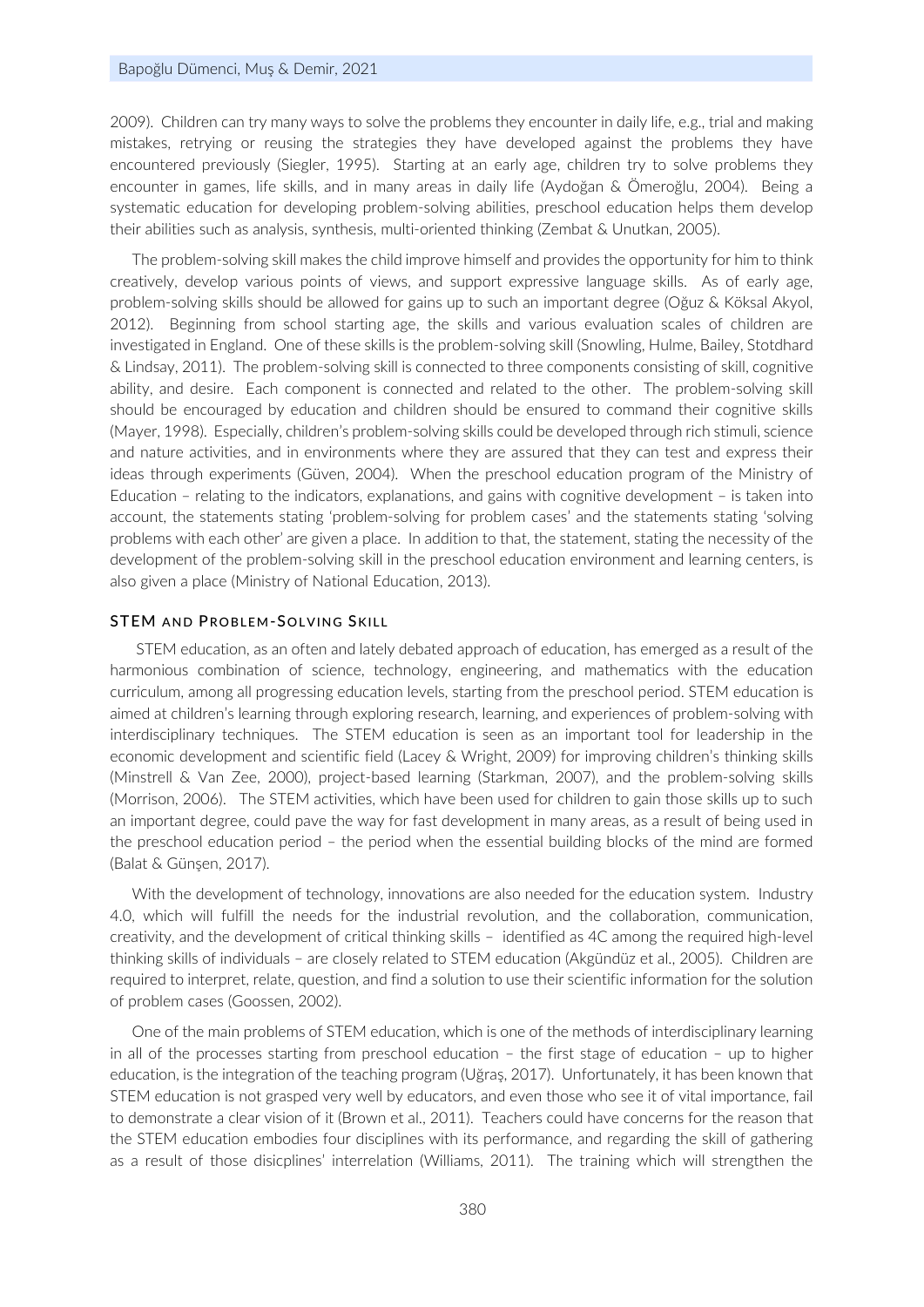integrated teaching skills of teachers and candidates of teachers within in-service education and faculties of education, and the studies for enhancing the STEM education skills, are inadequate (Ministry of National Education, 2016). A Successful STEM education, (Science, Technology, Engineering, and/or Mathematics), teaches the interaction between the performance of effects, cognition, and ideas by the students in the class (House et al., 2014). As a result of the STEM education, children give meaning to what they have learned by doing and experiencing, and concerning their search for a means of a solution when they are faced with a case (Wang, 2012), each lesson, within itself, transforms into a model of learning through doing and experiencing by interdisciplinary teaching (Brown, 2014). In the result of the study, which targets the problem-solving strategies of 6-year-old children and their success level of problem-solving, the children are found to have made use of the modeling strategy and that they have needed prepared materials for it (Altun, et al., 2001). It is also known by teachers that the activities of science and nature, which are performed in the institutions of preschool education, are binding for children's problem-solving skills (Akaya, 2006). In the problem-solving skills, since experiences – that come through slices of life at an early age – encourage individuals to communicate with the environment and form cognitive relations, their support with special education programs appears to be significant (Aydoğan, 2004). For this reason, this study was done so that the STEM activities in the preschool period would contribute to the development of children's problem-solving skills.

# 2 |METHOD

In this part, the information relating to the data, the data collection process, the method of data collection, the tools for data collection, the study group is given including the design of the study, which has intended to determine if the problem-solving cases in stories, following their performance by the STEM education, affect the problem-solving skills of the children of the preschool period.

#### RESEARCH DESIGN

In the research, a mixed-method, consisting of qualitative and quantitative research methods, was used to specify the effect of STEM education on problem-solving skills. In the mixed design, instead of choosing only one of the qualitative and quantitative approaches, the conclusion of their cooperation targets a more comprehensive study by obtaining more data relating to the research problem. The mixed-method falls into various designs in itself. The exploratory sequential mixed design is a design that primarily includes the analysis of the results of the quantitative research, and next, its reconfiguration to explain it in detail with the qualitative research (Creswell, 2017). In the exploratory sequential mixed design, during the quantitative stage of the study, the problem-solving skills scale (PSSS) was used as a pre-test and a final test, whereas to support the quantitative results with far-reaching qualitative data, the visual data examination method was used in document examination.

#### STUDY GROUP

To specify the study group, transformative mixed method design was selected. In the transformative method, the sequential data was collected to help make changes (Creswell, 2017). The PSSS was performed to children between 60 and 72 months, and the children who received 18 points and below formed the study group of the research. The study group consists of 5 females, 4 males, and 9 children in total, moreover, the average age is 68 months. The Gender and age information of the children included in the study is given in Table 2. When the demographic qualities of the children included in the study group are taken into consideration, it is seen that 5 females and 4 males from the group and the average age is 68.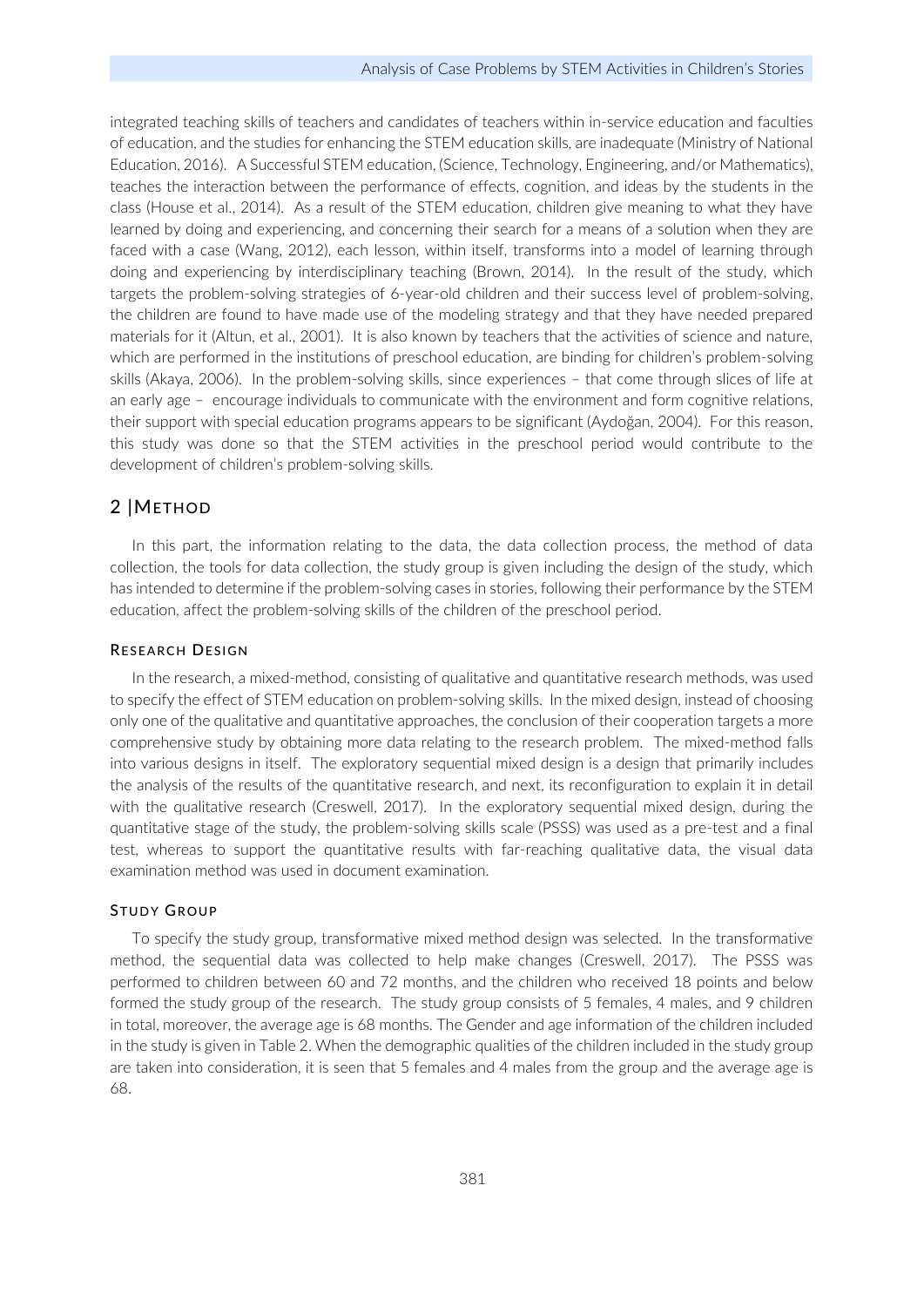| Order No | Gender | Age                   |
|----------|--------|-----------------------|
|          | Male   | 67 Months             |
| 2        | Female | 74 Months             |
| 3        | Female | 72 Months             |
| 4        | Female | 71 Months             |
| 5        | Male   | 66 Months             |
| 的        | Male   | 71 Months             |
|          | Female | 60 Months             |
| 8        | Female | 72 Months             |
| 9        | Male   | 59 Months             |
|          |        | $\bar{x}$ = 68 Months |

#### DATA COLLECTION TOOLS

The quantitative data of the study was received by the Problem-Solving Skill Scale (PSSS). The Problem-Solving Skill Scale (PSSS) was developed by Oğuz and Köksal Akyol (2015) to specify the problem-solving skills of the children continuing nursery school. After the calculation of the content validity index values, the validity index was found 0.99 and the reliability coefficient for the whole scale was found .86. The correlation coefficient as a result of the test-retest method was found .60, which means that these results did not differ statistically as a consequence of the first and the last performance [t(39)=1.63, p>0.05].

The qualitative data of the study was received by the material and the teacher evaluation forms directed towards the evaluation of the items and the process developed by researchers. The forms were organized as the grading score key. The teacher evaluation form consists of the items such as resolution for curiosity, development of a hypothesis, verification, and revision of problems depending on the subject. The material evaluation form consists of the items such as target suitability, the accuracy of the information, drawing attention, robustness, and ease of use.

#### DATA COLLECTION

Twice per week during 4 weeks, 8 Selected stories were read to 9 children in total from the age group of 5-6 years; the problem cases were interrupted and they were asked to find a means of solution with the STEM activities. The environment, in which the STEM activities would be performed, was formed with the selection of the material by researchers. During the performances, there were a video recording and a photoshoot, and the appearing items were examined with the material evaluation and the teacher evaluation forms. After the performances, the PSSS was performed as the final test, and its efficiency was examined. In the process, the children's focus of the process and the behaviors – e.g. interrogation – in the process were taken into consideration by the teacher evaluation form, whereas the ideas – that come out after the activities – and the materials were examined with the material evaluation form. In the course of the performance of the STEM activities, an education environment – supported with various materials – was prepared. The performance of the STEM activities is given a place in the solutions of problemsolving cases, in storybooks of preschool education.



#### Figure 1. *Work Flow of Data Collection Process*

The PSSS was performed as a pre-test for the study group, in the first week of February of education and teaching the academic year 2017-2018, and the STEM activities were started to be performed for the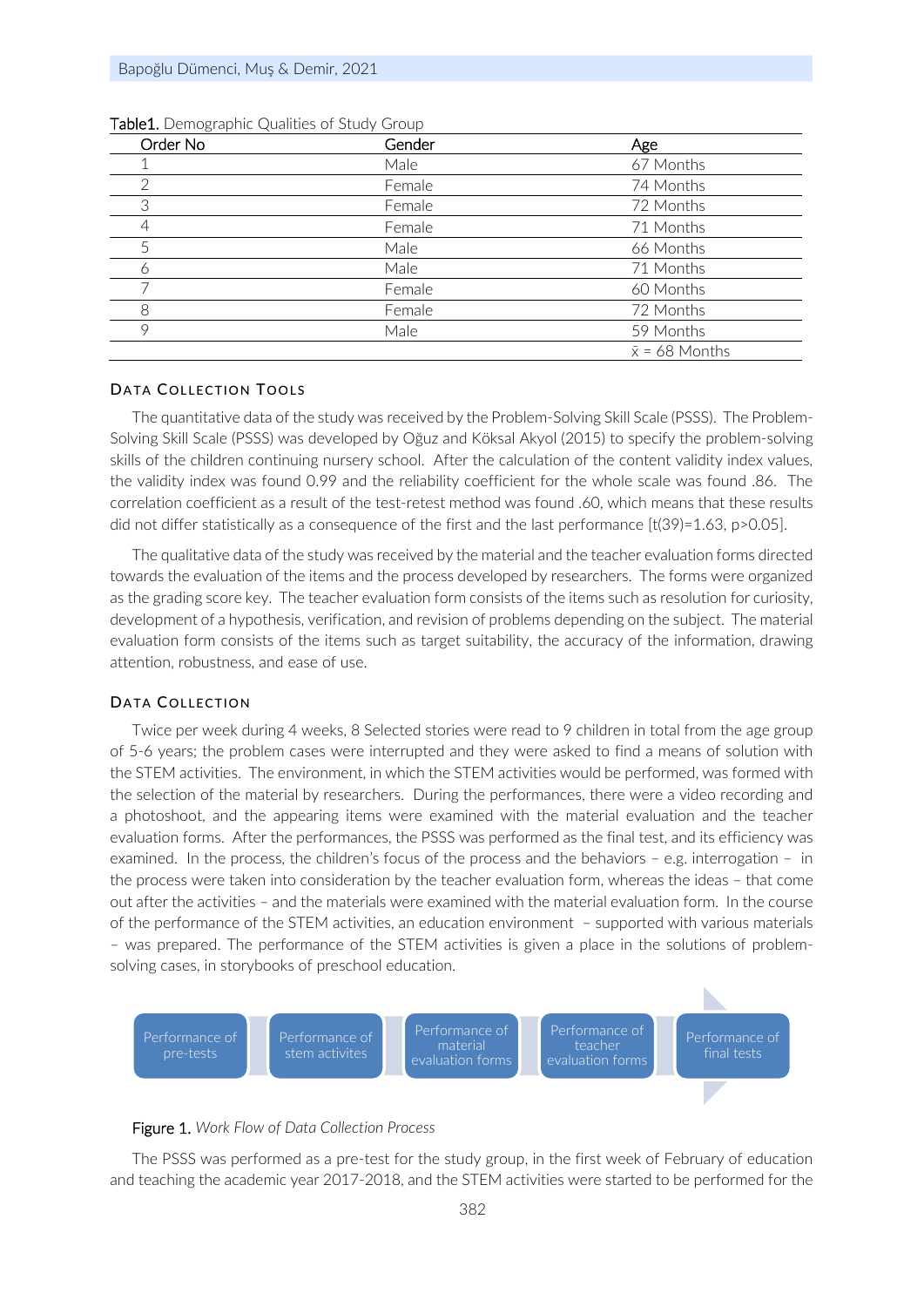specified group. After performing the STEM activities, the material evaluation and the teacher evaluation forms were performed by researchers. Selected stories were read to children twice per week for four weeks and they were asked to solve the problem case in stories by the STEM activities. When the STEM activities were finished, the PSSS was performed as the final test to the study group in the first week of May.

| Study Group | Pre-test | Process                | Final Test |
|-------------|----------|------------------------|------------|
| Experiment  | PSSS     | <b>STEM Activities</b> | PSSS       |

Having a single experimental design, the study design – depicted as one of the semi-experimental research for participants cannot be specified as neutral – is a research in which the effect of the performance is evaluated within each test subject by receiving renewed measurements under standard conditions (Gast, 2010).

# DATA ANALYSIS

The Statistical Program for Social Sciences (SPSS) version 24 was used for the evaluation of the data received through the study. Whether the scores of the pre-test and final test of the children in the study depicted a normal distribution was determined by the Shapiro Wilk test. As a result of the Shapiro-Wilk test, it was seen that the scores depicted a normal distribution (p>0.05). According to the obtained data, the dependent t-test was performed to test the meaningfulness between the two average differences of the relationship between the groups.

# 3 | FINDINGS

| <b>TADIE 0.</b> ODTAILIEU SCOLES OF PTE-TEST ANU FINAL LEST OF CHIIUTEN FLOUIL PLODIENT-SOIVING SKIIL SCAIE |                   |                   |  |  |
|-------------------------------------------------------------------------------------------------------------|-------------------|-------------------|--|--|
| Order no                                                                                                    | Pre-test          | Final test        |  |  |
|                                                                                                             | 17                | 31                |  |  |
| ⌒                                                                                                           | 13                | 18                |  |  |
| 3                                                                                                           | 12                | 21                |  |  |
| 4                                                                                                           | 13                | 27                |  |  |
| 5                                                                                                           | 15                | 20                |  |  |
| ∩                                                                                                           | 11                | 18                |  |  |
|                                                                                                             | 17                | 18                |  |  |
| 8                                                                                                           | 8                 | 12                |  |  |
| $\circ$                                                                                                     | 12                | 17                |  |  |
|                                                                                                             | $\bar{x} = 13.11$ | $\bar{x} = 20.22$ |  |  |

In this section, the findings obtained as a result of the research are presented. Table 3. Obtained Scores of Pre-Test and Final Test of Children From Problem-Solving Skill Scale

When the scores of the children in the study group were examined, their average score of the pre-test was 13.11, and their average score of the final test was 20.22.

|                                     |            | N | Average | 55      | St. Error |        | dt | Sig. |
|-------------------------------------|------------|---|---------|---------|-----------|--------|----|------|
| Problem-                            | Pre-test   |   | 13.11   |         |           |        |    |      |
| Solving Skill<br><b>Test Scores</b> | Final test |   | 20.22   | 4,45658 | 1,485     | -4.787 |    | .001 |

Table 4. Performed Paired T-Test Results Between Pre-Test and Final Test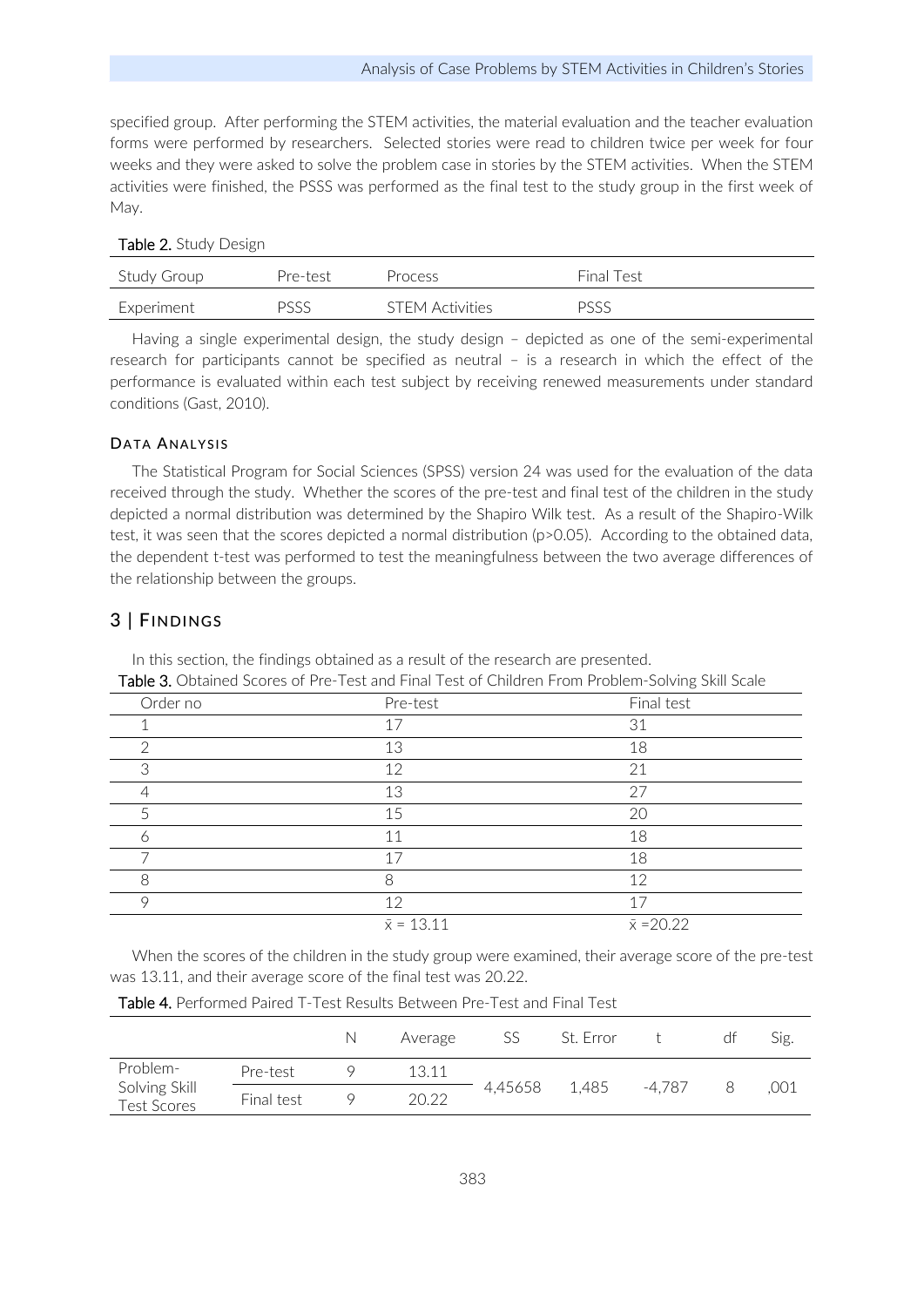#### Bapoğlu Dümenci, Muş & Demir, 2021

When the pre-test and the final test scores were examined in reference to the analysis of the problem cases in the preschool stories by the STEM activities, it was found out that there was a meaningful increase in the scores of the children (t=-4,787, p<0.01). The average pre-test scores of the children before the STEM activities was  $\bar{x} = 13.11$ , whereas the average final test scores after the performance of the STEM activities rose up to  $\bar{x}$  = 20.22. This finding indicates that the analysis of the problem cases in the preschool stories by the STEM activities affects the increase of the problem-solving skill of children.

| Criteria                  | Good(3)       | Average (2) | Bad (1) |
|---------------------------|---------------|-------------|---------|
| Target Suitability        | 4             | 26          | 2       |
| Accuracy of Information   | 5             |             | 20      |
| Drawing Attention         | 15            |             | 10      |
| Robustness/Endurance      | 3             | 15          | 14      |
| Level of Comprehension    | 6             | 19          |         |
| Technical quality         | 6             | 6           | 20      |
| Degree of efficiency      | $\mathcal{D}$ | 24          | 6       |
| Ease of use/applicability | $\mathcal{D}$ | 18          | 12      |
| Total                     | 43            | 122         | 91      |

#### Table 5. Material Evaluation Form

According to the material evaluation form, the obtained results were 43 times good, 122 times average, and 91 times bad, depending on the conclusion of the evaluation of the total score of the criteria, i.e., target suitability accuracy of the information, drawing attention, robustness/endurance, level of comprehension, technical quality, degree of efficiency, ease of use/applicability. Considering the evaluation of the materials produced, it is seen that the criteria of compliance with target suitability, drawing attention, robustness/endurance, level of comprehension, degree of efficiency, ease of use/applicability are relatively better than the accuracy of the information and technical quality criteria.

| Criteria                                                                                                           | Good(3) | Average (2) | Bad (1) |
|--------------------------------------------------------------------------------------------------------------------|---------|-------------|---------|
| Asking questions about the subject and resolution of<br>curiosity                                                  | 30      |             |         |
| Development of hypotheses for finding answers to<br>problems                                                       | 32      |             |         |
| Seeking extensive acknowledgment by contribution to<br>present information                                         | 20      | 12          |         |
| Revision of problems                                                                                               | 2       | 25          |         |
| Sharing and discussing thoughts, listening to thoughts of<br>other points of views, and inquiry of new information | 20      | 12          |         |
| Total                                                                                                              | 104     | 51          |         |

#### Table 6. Teacher Evaluation Form

According to the teacher evaluation form, the obtained results were 104 times good, 51 times average, and 2 times bad, depending on the conclusion of the evaluation of the total score of the criteria, i.e., asking questions about the subject and resolution of curiosity, development of hypotheses for finding answers to problems, seeking extensive acknowledgment by contribution to present information, revision of problems, sharing and discussing thoughts, listening to thoughts of other point of views and inquiry of new information. When considering the teacher evaluation form, it is seen that asking questions about the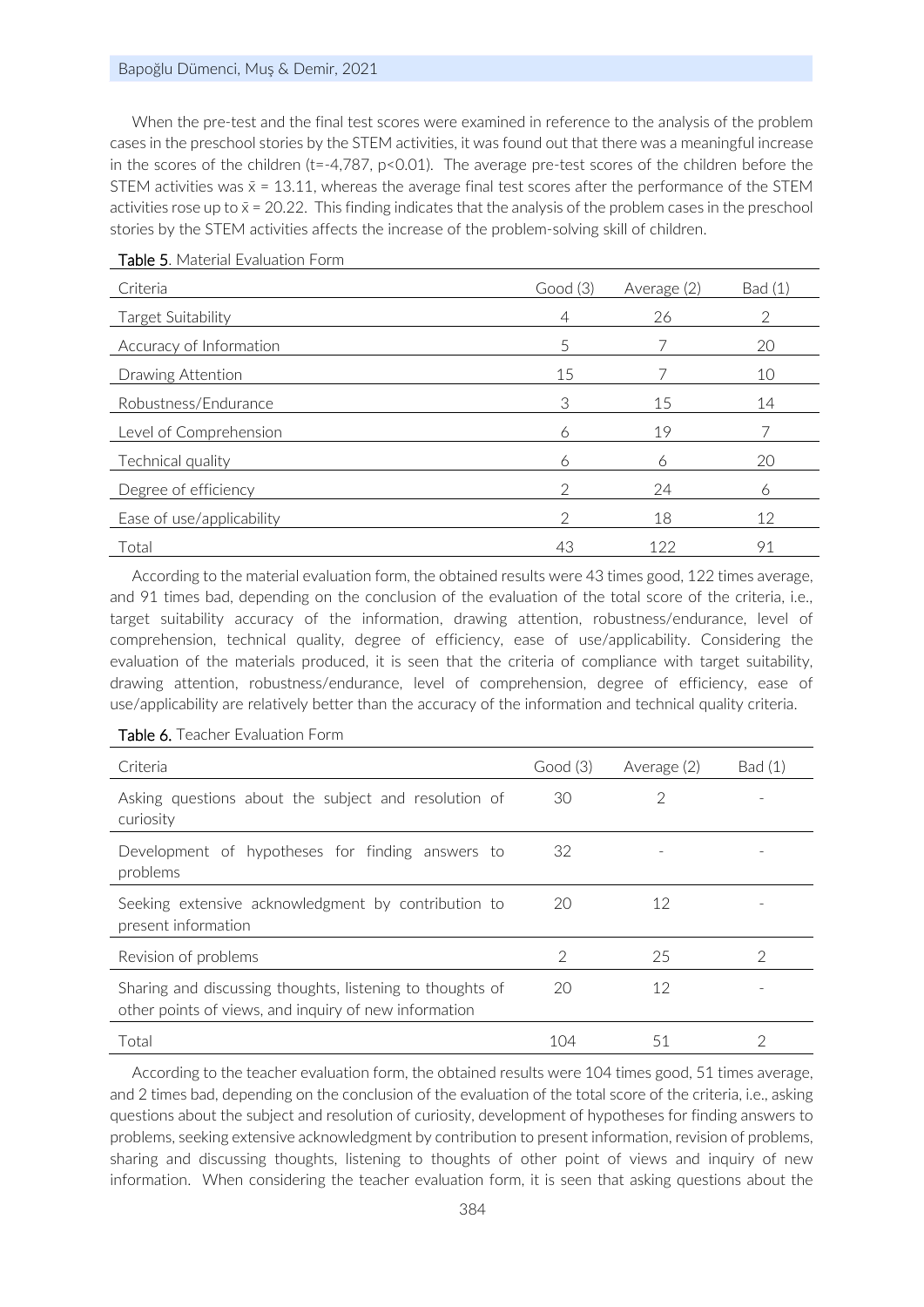subject and resolution of curiosity, development of hypotheses for finding answers to problems are relatively better than seeking extensive acknowledgment by contribution to present information, revision of problems, and sharing and discussing thoughts, listening to thoughts of other points of views and inquiry of new information criteria.

## 4 | DISCUSSION & CONCLUSION

Having a deep curiosity, a desire for investigation, and exploration in preschool education, children could be helped as well in developing their problem-solving skills, by combining those interests with the activities of science and nature (Akaya, 2006). In the study, in which the nursery school infants of 6 years of age were examined based on the problem-solving skills, it was specified that all the students were eager to solve problems (Tavlı, 2007). The explanation of the problem-solving skills by way of living in the first years of education, i.e., the preschool period, will help children pave the way for long-lasting learning with other skills, for what they have learned through experience by associating and making connections (Aydoğan, 2004). Situated in STEM education, the information – based on science, mathematics, and engineering – should be presented by integrating it with education psychology; otherwise, we cannot imagine children becoming scientists right away without developing thinking processes. For this reason, the content, the cognitive and sensual results of STEM education should be examined by integrating them into the education curriculum (Lamb et al., 2015). Chesloff (2013) states that the frequently used highlevel thinking skills in STEM education are required to be present in the educational system, beginning from the preschool period – the first stage of education –. It was concluded that meaningful differences were obtained between the pre-test and the final test scores of the children in the solutions of the STEM activities of the problem cases in storybooks ( $p$ <.001). In the study, in which the effect of structured and unstructured education programs was examined in the course of helping children gain problem-solving skills, it was seen that both structured and unstructured education programs had a dramatic effect on the problem-solving skills of children (Aydoğan, 2004). Since STEM education is involved in the advanced level of thinking skills, it enables students to have advanced levels of learning opportunities (Lubinski, 2010). In preschool education, problem-solving skills may be promoted with various activities in the program. Activities such as mathematics, music, games, and science support the problem-solving skills of children in the preschool period. Mathematics education is very important in preschool education. Problem-solving is the key to comprehending all the fields of mathematics. Children learn how to solve problems by using a good number of different ways. Through mathematics education, their problemsolving abilities develop (Akman, 2002). According to the results of the study, in which the opinions of the preschool teachers about the STEM education performances have been taken into account, it has been specified that they want to receive a STEM-themed training and perform it with lessons (Uğraş, 2017).

In Özdil's research (2008), he examined the effect of the interpersonal problem-solving education program on the children continuing the preschool institutions. In conclusion, it came into view that there was a meaningful difference in the interpersonal problem-solving skills of the children attending the interpersonal problem-solving education, compared to those not attending the education. When the early period of the preschool education program in Turkey was examined according to STEM education, it was revealed that it involved most of the qualities of STEM education including the basic concepts and the notions relating to it (Aka Aktürk et al., 2017). Similar studies are specifying the requirement of the performance of the STEM education beginning from the preschool period – the first stage of education – for it is one of the educational reforms used in the development of problem-solving skills, i.e., a thinking skill (Katz, 2010; Soylu, 2016). In the solutions of the problem cases in the preschool storybooks, it is suggested that people get support from the teachers of different departments to meet the probable needs for help and answer questions during the group studies of the STEM activities. As Baran et al., (2015)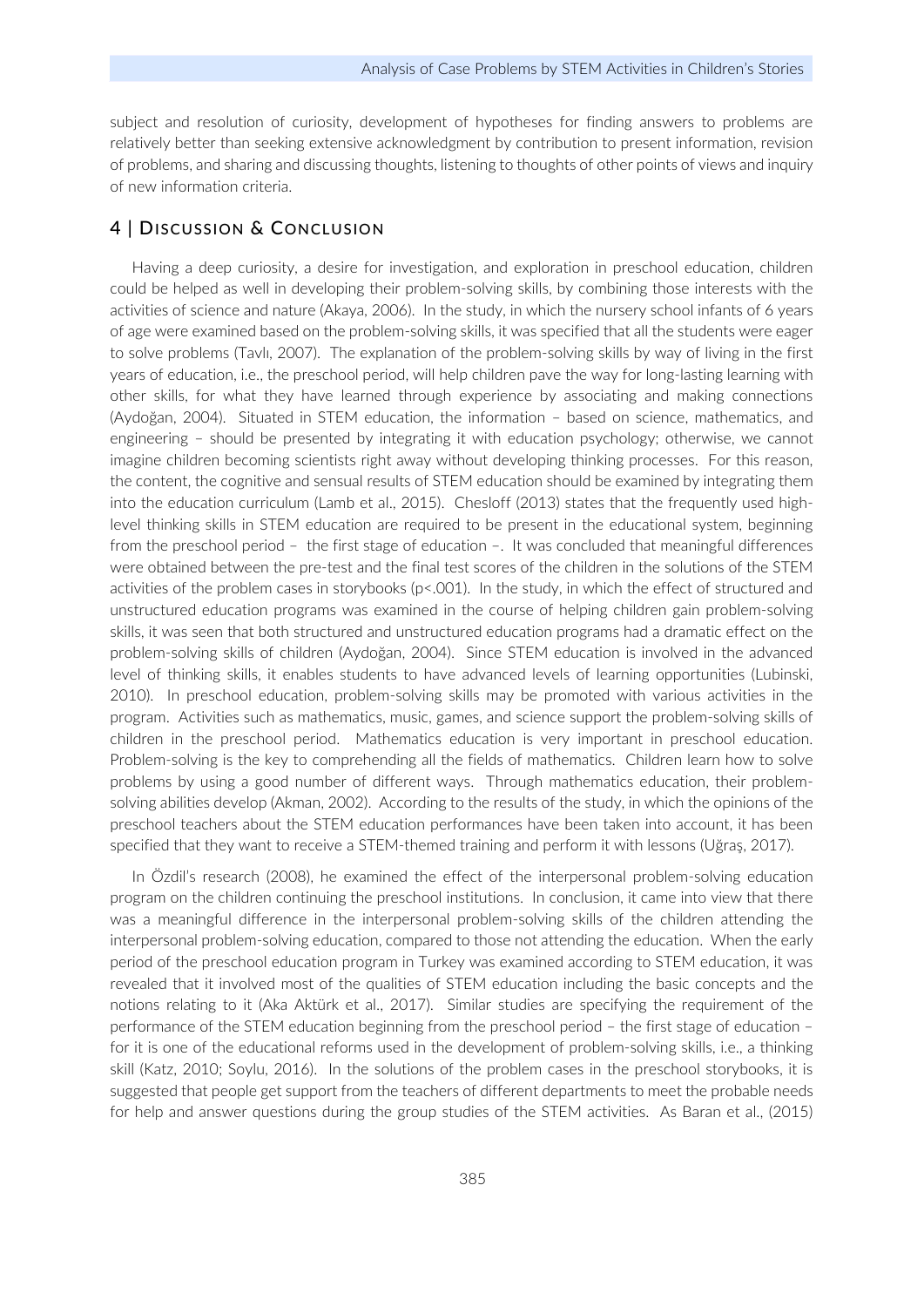states that it was concluded that the students who received a similar suggestion, benefited from the official instructors' and advisers' help in the project, in the development processes of the STEM spot.

When children are included in the solutions of the problems they encounter in the preschool classes of teachers, they are required to encourage children to attend the solution process and to produce different solutions. For that, the STEM performances could be given a place in the present science activities in preschool education. In that respect, teachers could be helped in benefiting from the necessary in-service training on STEM education.

### **ACKNOWLEDGMENTS**

This study was presented as an oral presentation at the World STEM Education Conference (Istanbul-2018).

# STATEMENTS OF PUBLICATION ETHICS

Science and publication ethics were taken into consideration in the research. Written consent was obtained from the families who were planned to be included in the study. Research and publication ethics were followed in the research. There are no unethical problems.

# RESEARCHERS' CONTRIBUTION RATE

The first author contributed to finding the problem statement and data collection. The third author contributed to data analysis and interpretation of the results, reporting, All authors checking the final form of the manuscript. All the authors contributed to the literature review.

# CONFLICT OF INTEREST

No potential conflict of interest was reported by the authors.

# REFERENCES

- Akgündüz, D., Aydeniz, M., Çakmakçı, G., Çavaş, B., Çorlu, M., Öner, T. & Özdemir, S. (2015). *STEM eğitimi Türkiye raporu: "Günümüz modası mı yoksa gereksinim mi?" [Turkey STEM education report: "Is it today's fashion or a necessity?"].* Istanbul Aydın University, Istanbul.
- Akkaya, S. (2006). *Okul öncesi eğitim kurumlarında uygulanan fen ve doğa etkinliklerinin çocukların problem çözme becerilerine etkisi konusunda öğretmen görüşleri [The teachers' opinions on the effect of the science and nature activities implemented in the pre-school institutions on the children's ability to solve problems]* (Unpublished Master's Thesis). Anadolu University, Eskişehir.
- Akman, B. (2002). Okul öncesi dönemde matematik [Mathematics in preschool]*. Hacettepe Üniversitesi Eğitim Fakültesi Dergisi, 23,* 244-248.
- Altun, M., Dönmez, N., İnan, H., Taner, M. & Özdilek, Z. (2001). Altı yaş grubu çocukların problem çözme stratejileri ve bunlarla ilgili öğretmen ve müfettiş algıları. [Problem-solving strategies of six-year-old children and perceptions of teachers and inspectors about them]. *Uludağ Üniversitesi Eğitim Fakültesi Dergisi, 14*(1), 211- 230.
- Aydoğan Y. (2004). İlköğretim ikinci ve dördüncü sınıf öğrencilerine genel problem çözme becerilerinin kazandırılmasında eğitimin etkisinin incelenmesi [Assessing the effect of education in acquiring general problem solving skills to second and fourth grades students in elementary school] (Doctoral Dissertation)*.* Gazi University, Ankara.
- Aydoğan, Y. & Ömeroğlu, E. (2004). Erken çocukluk döneminde genel problem çözme becerilerinin kazandırılması [Enabling children to acquire general problem solving skills abilities in early childhood]. *OMEP 2003 Dünya Konsey Toplantısı ve Konferansı Bildiri Kitabı 2*, s. 458-468, Kuşadası.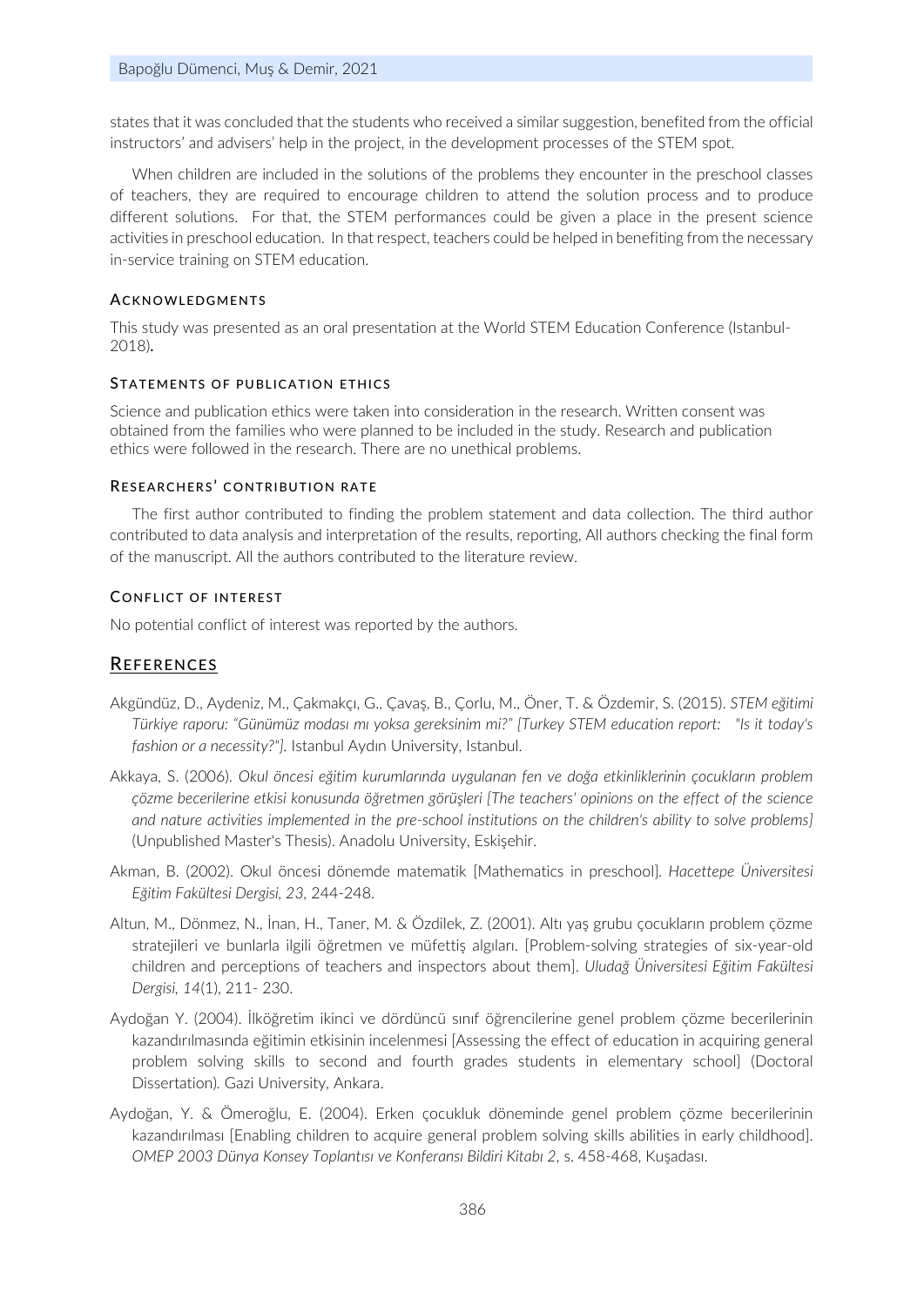- Ata Aktürk, A., Özlen Demircan, H., Şenyurt, E. & Çetin, M. (2017). Turkish early childhood education curriculum from the perspective of stem education: a document analysis*. Journal of Turkısh Scıence Educatıon, 14*(4) December 2017.
- Balat, G. U. & Günşen, G. (2017). Okul öncesi dönemde STEM yaklaşımı [Stem approach in pre-school period]. *Akademik Sosyal Araştırmalar Dergisi, 5*(42), 337-348.
- Baran, E., Canbazoğlu-Bilici, S. & Mesutoğlu, C. (2015). Fen, teknoloji, mühendislik ve matematik (fetemm) spotu geliştirme etkinliği [Science, Technology, Engineering, and Mathematics (STEM) Public Service Announcement (PSA) Development Activity]*. Araştırma Temelli Etkinlik Dergisi (ATED), 5*(2), 60-69.
- Berk, L. E. (2009). *Child development* (3rd Canadian ed.). Pearson.
- Bloom, B.S. (1976). *Human characteristics and school learning.* McGraw-Hill.
- Bourne, L. E., Dominowski, R. L. & Loftus, E. F. (1979). *Human information processing*. Prentice-Hall.
- Brown, J. (2014). *STEM 101: Intro to tomorrow's jobs Occupational Outlook Quarterly*. DC.
- Brown, R., Brown, J., Reardon, K. & Merrill, C. (2011). Understanding STEM: Current perceptions. *Technology and Engineering Teacher, 70*(6), 5.
- Chesloff, J.D. (2013). *STEM education must start in early childhood.*  [http://maroundtable.com/doc\\_news/1303\\_EdWeek\\_STEMEarlyChildhood.pdf](http://maroundtable.com/doc_news/1303_EdWeek_STEMEarlyChildhood.pdf) adresinden erişildi.
- Crowley, K. & Siegler R. S. (1999). Explanation and generalization in young children's strategy learning. *Child Development. 70*(2), 304-316 https://doi.org/10.1111/1467-8624.00023
- Creswell, J. W. (2017). *Araştırma deseni. Nitel, nicel ve karma yöntem yaklaşımları [Research desıgn Qualitative, quantitative, and mixed methods approaches]*. Eğiten Kitap.
- Farrington-Flint, L., Stash, A. & Stiller, J. (2008). Variability and change in children's spelling strategies. *Educational Psychology, 28*, 133–149.
- Farrington-Flint L.; Vanuxem-Cotterill S. & Stiller J. (2009). Patterns of problem-solving in children's literacy and arithmetic. *British Journal of Developmental Psychology, 27*, 815–834. DOI:10.1348/026151008X383148.
- Gast, D. L. (2010). *Single-subject research methodology in behavioral sciences.* Routledge.
- Goossen, H. L. (2002). Classroom questioning strategies as indicators of inquiry-based science instruction. *Dissertation Abstract International*, *63*(7) 2496A (UMI No AAI3060705).
- Güven, Y. (2004). *Erken çocuklukta matematiksel düsünme ve matematigi ögrenme [Mathematical thinking and learning math in early childhood*]*.* Küçükadımlar Egitim Yayınları, s.13.
- Hinsley D. A., Hayes R. J. & Simon, H. A. (1977). From words to equations meaning and representation in algebra word problems. ed: Marcel A. Just, Patricia A. Carpente. *Cognitive Processes in Comprehension.* Lawrance.
- Houseal, A. K., Abd-El-Khalick, F. & Destefano, L. (2014). Impact of a student-teacher-scientistpartnership on students' and teachers' content knowledge, attitudes toward science, and pedagogicalpractices. *Journal of Research in Science Teaching, 51*(1), 84–115.
- Katz, L. G. (2010). *STEM in the early years.*  [https://ola.memberclicks.net/assets/CSD/CSDFall2013BrainSTEM/stem%20in%20the%20early%20y](https://ola.memberclicks.net/assets/CSD/CSDFall2013BrainSTEM/stem%20in%20the%20early%20years%20-%20katz%20article.pdf) [ears%20-%20katz%20article.pdf](https://ola.memberclicks.net/assets/CSD/CSDFall2013BrainSTEM/stem%20in%20the%20early%20years%20-%20katz%20article.pdf)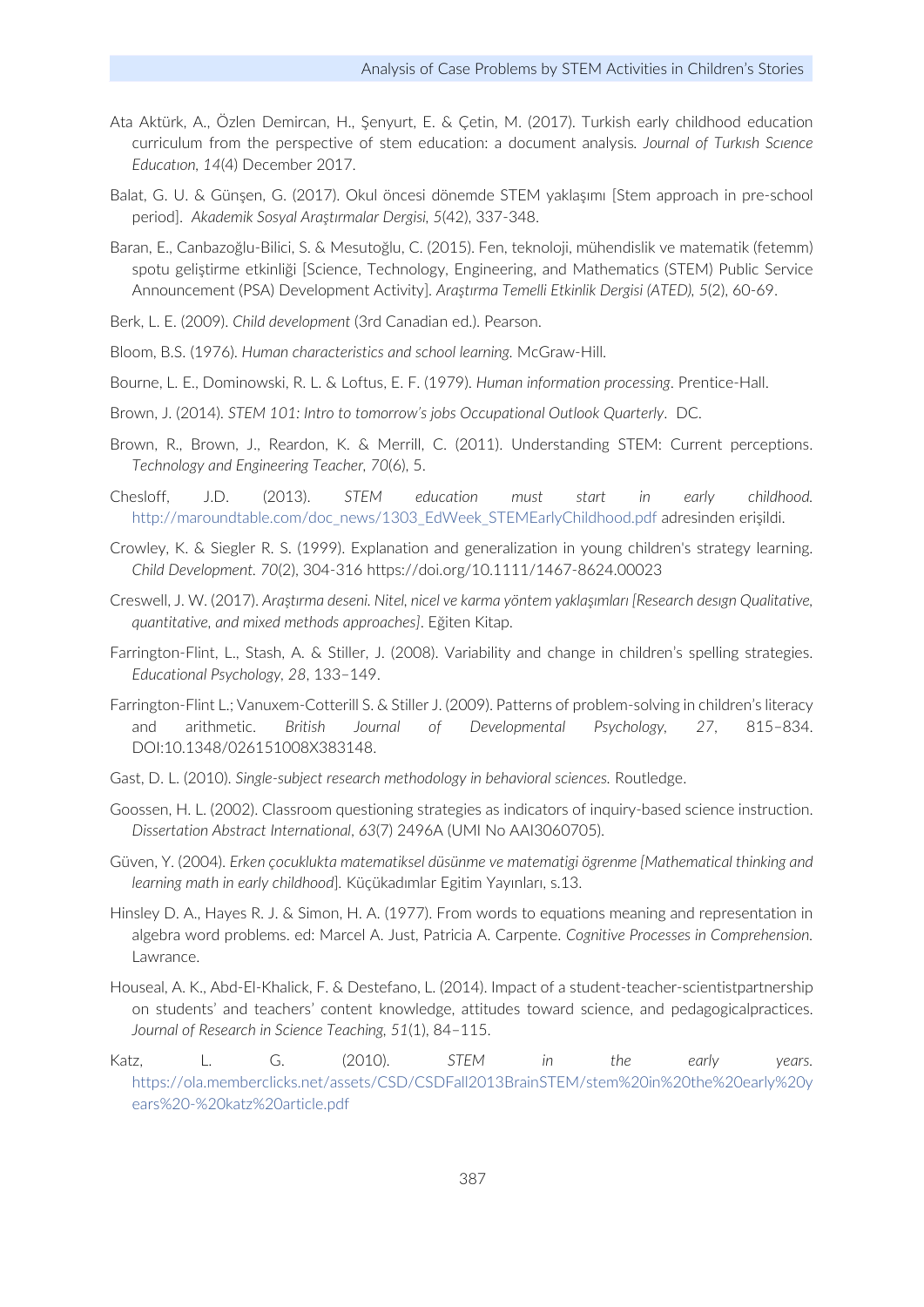- Lamb, R., Tariq A. & Kaylan P. (2015). Development of a cognition-priming model describing learning in a STEM classroom. *Journal Of Research In Scıence Teachıng, 52*(3), 410–437.
- Lacey, T. A. & Wright, B. (2009). Occupational employment projections to 2018. *Monthly Labor Review*, 82- 109.
- Lubinski, D. (2010). Spatial ability and STEM: A sleeping giant for talent identification and development. *Personality and Individual Differences, 49*(4), 344–351.
- Mayer, R. E. (1977). *Thinking and problem solving: an introduction to human cognition and learning.* Scott-Foresman.
- Mayer, R. E. (1998). Cognitive, metacognitive, and motivational aspects of problem solving. *Instructional Science, 26,* 49–63.
- Ministry of National Education. (2013). Okul öncesi eğitim programı[Preschool education program]. <https://tegm.meb.gov.tr/dosya/okuloncesi/ooproram.pdf>
- Ministry of National Education. (2016). *STEM eğitimi raporu* [STEM education report]*.* Milli Eğitim Bakanlığı.
- M. G. (2003). Learner support. *American Journal of Distance Education, 17(*3), 141-143.
- Minstrell, J. & Van Zee, E. H. (2000). *Inquiry into inquiry learning and teaching in science.* American Association for the Advancement of Science Press.
- Morrison, J. (2006). *Attributes of STEM education: the student, the school, the classroom.* TIES (Teaching institute for the excellence in STEM). https://www.partnersforpubliced.org/uploadedFiles/TeachingandLearning/Career\_and\_Technical\_Ed ucation/Attributes%20of%20STEM%20Education%20with%20Cover%202%20.pdf adresinden erişildi.
- Oğuz, V. & Köksal Akyol, A. (2012). Çocuklarda problem çözme becerisi [Problem solving skills in children]. N. Aral (Ed.), *Aile ve çocuk* içinde (ss. 217-237). Ankara Üniversitesi Basımevi.
- Oğuz, V. & Köksal Akyol, A. (2015). Problem çözme becerisi ölçeği (PÇBÖ) geçerlik ve güvenirlik çalışması [Problem-Solving Skills Scale (PSSS) Validity and Reliability]. *Cukurova University Faculty of Education Journal*, *44*(1).
- Özdil G. (2008). *Kişilerarası problem çözme becerileri eğitimi programının okulöncesi kurumlara devam eden çocukların kişiler arası problem çözme becerilerine etkisi [The effect of interpersonal problem solving program on interpersonal problem solving ability education program's among the children who keep going their preschool education].* (Unpublished Master's Thesis). Adnan Menderes University, Aydın.
- Polya, G. (1945). How to solve it: A new aspect of mathematical method. Princeton University Press.
- Popper, K. (1972). *All life is problem solving.* Routledge Taylor and Francis Group. ISBN 0415 249929.
- Siegler, R. S. (1995). How does change occur: A microgenetic study of number conservation. *Cognitive Psychology, 28,* 225–273.
- Siegler, R. S. (1996). *Emerging minds: the process of change in children's thinking.* Oxford University Press.
- Siegler, R. S. (2002). *Microgenetic studies of self-explanations. In N. Granott & J. Parziale (Eds.), Microdevelopment: Transition processes in development and learning*. Cambridge University Press.
- Siegler, R. S. & Araya, R. (2005). A computational model of conscious and unconscious strategy discovery. In R. V. Kail (Ed.), *Advances in child development and behavior, 33,* 1–42. Elseiver.
- Simon, D. J., Cruise, T. K., Huber, B. J., Swerdlik M.E. & Newman, D. S. (2014). Supervision in school psychology: The Developmental/Ecological/Problem‐Solving Model. *Phsycology in the schools. 51*(6), 636-646. https://doi.org/10.1002/pits.21772